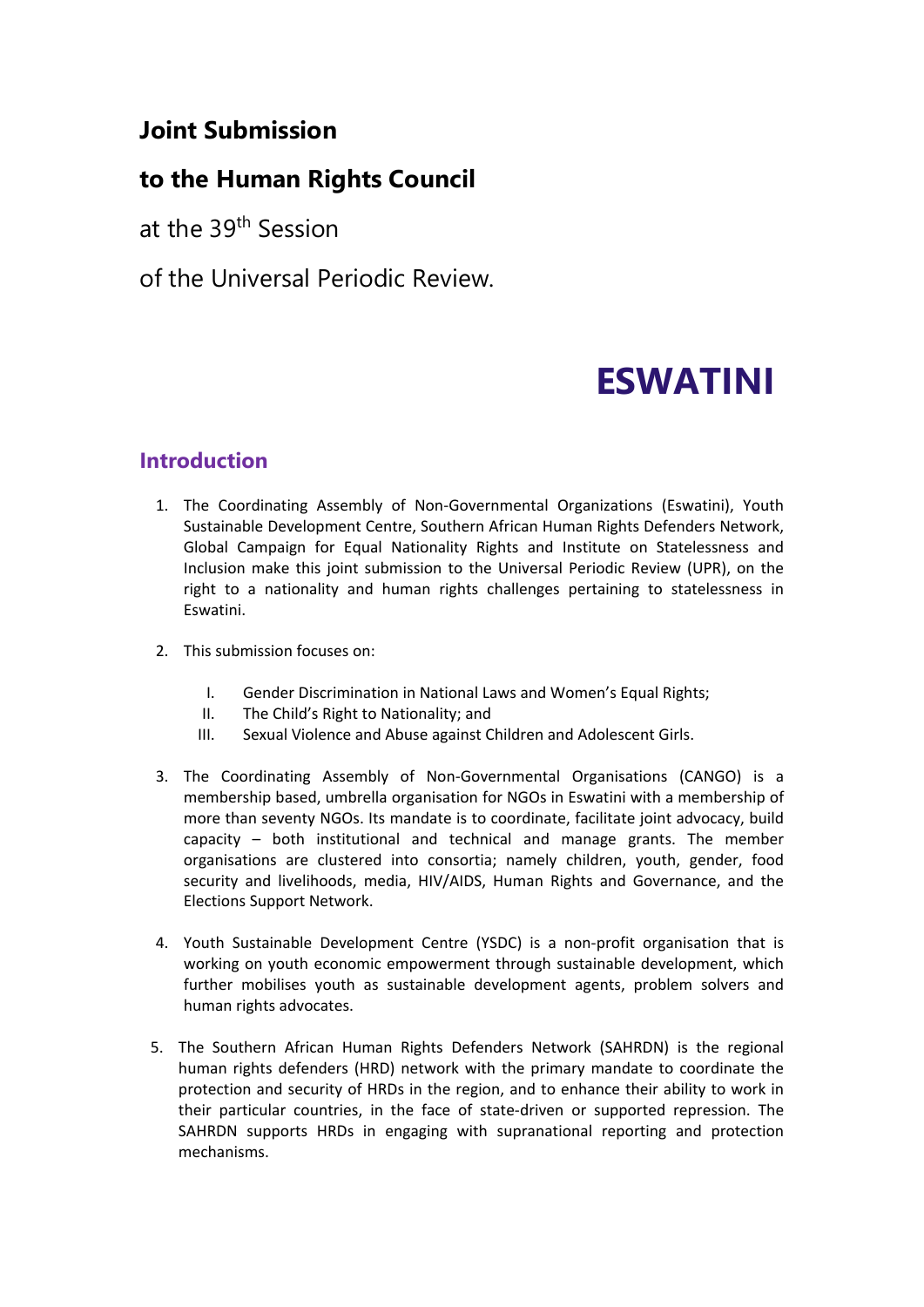- 6. The Global Campaign for Equal Nationality Rights (GCENR) mobilises international action for the removal of gender-discriminatory provisions from all nationality laws, through its coalition of over twenty national, regional and international organisations and activists, including steering committee members Equality Now, Equal Rights Trust, Institute on Statelessness and Inclusion, Women'<sup>s</sup> Learning Partnership and Women'<sup>s</sup> Refugee Commission.
- 7. The Institute on Statelessness and Inclusion (ISI) is the first and only human rights NGO dedicated to working on statelessness at the global level. ISI'<sup>s</sup> mission is to promote inclusive societies by realising and protecting everyone'<sup>s</sup> right to <sup>a</sup> nationality. The Institute has made over 75 country specific UPR submissions on the human rights of stateless persons. ISI has also compiled summaries of the key human rights challenges related to statelessness in all countries under review under the 23rd to the 38th UPR Sessions. 1

# **Previous UPR of Eswatini under the First and Second Cycle**

- 8. Eswatini<sup>2</sup> was previously reviewed during the 12th and 25th Sessions of the UPR, in 2011 and 2016 respectively.
- 9. During the 12th Session, Eswatini did not receive any recommendations relating to the right to nationality or statelessness. However, it did receive recommendations relating to gender inequality and discrimination in laws and practices, including recommendations from: Brazil to combat gender inequality and discriminatory practices and ensure equality before the law; France to adopt new laws in accordance with the principles of CEDAW; Canada to take concrete measures to remove discriminatory laws and practices; and Argentina to ensure equality before the law.<sup>3</sup> Eswatini accepted all of these recommendations.
- 10. During the 25th session, Eswatini received <sup>a</sup> recommendation from Ghana to "repeal discriminatory provisions in the Constitution and Citizenship Acts"; <sup>a</sup> recommendation from South Korea to "consider amending its domestic laws to grant women equal rights with men with regard to transmission of their nationality to their children"; from Honduras to "amend legislation that denies Swazi citizenship to children born of foreign fathers"; from Botswana to align national laws in accordance with the principles outlined in CEDAW to address women'<sup>s</sup> rights, which "include land acquisition, equality and citizenship of children"; from Djibouti to "modify articles 43 and 44 of the Constitution so that Swazi women, in the same way as men, can transmit their nationality to their children and their foreign spouses"; from Australia to "enact legislation to ensure the ability of all Swazi citizens, regardless of their sex, to confer citizenship upon their children"; and from Sierra Leone to "modify its national laws to ensure that mothers can pass on nationality to their offspring regardless of the nationality of the father".<sup>4</sup> Eswatini noted all of these recommendations.

<sup>1</sup> For more information, see https://www.institutesi.org/core-activities/human-rights-advocacy

<sup>2</sup> Please note that in previous cycles Eswatini was known as Swaziland. It was officially renamed Eswatini on 19 April 2018.

<sup>&</sup>lt;sup>3</sup> UN Human Rights Council, 'Report of the Working Group on the Universal Periodic Review: Swaziland' A/HRC/19/6 (12 December 2011), paras 76.23; 77.20; 77.21; 76.24.

<sup>4</sup> UN Human Rights Council, 'Report of the Working Group on the Universal Periodic Review: Swaziland' A/HRC/33/14 (13 July 2016), paras 109.28; 109.33; 109.36; 109.31; 109.34; 109.32; 109.35.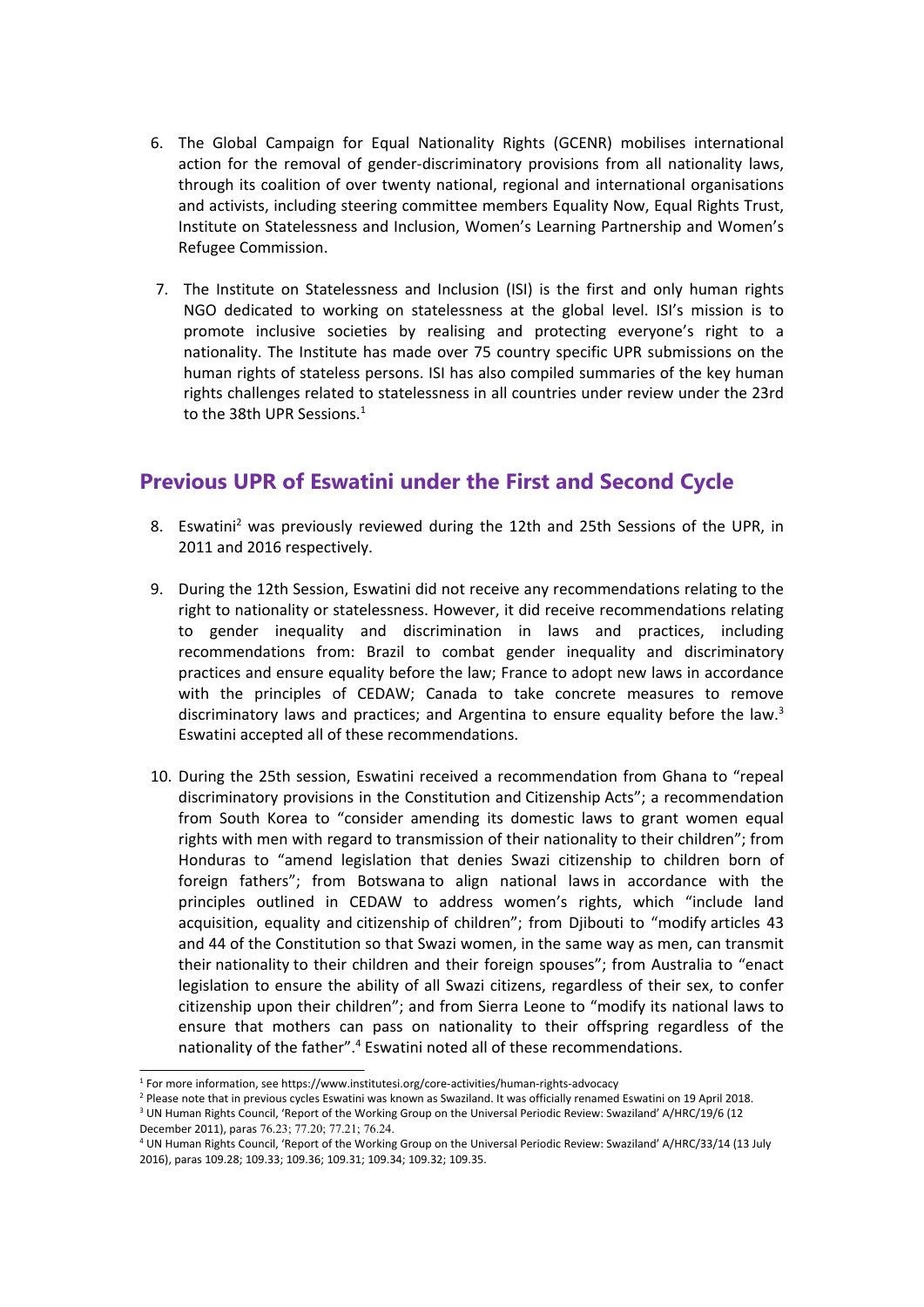### **Eswatini'<sup>s</sup> International obligations**

- 11. Eswatini acceded to the 1954 Convention Relating to the Status of Stateless Persons and the 1961 Convention on the Reduction of Statelessness in 1999. Eswatini also has international obligations to protect the right to <sup>a</sup> nationality, without discrimination including on the basis of sex, and protect the rights of stateless persons on the basis of other UN and regional treaties to which it is <sup>a</sup> party. These include, among others, the International Covenant on Civil and Political Rights (see article 24.3), the Convention of the Rights of the Child (see articles 2, 3, 7 and 8), the Convention on the Elimination of All Forms of Discrimination against Women (see article 9), the International Convention on the Elimination of All Forms of Racial Discrimination (see article 5(d)(iii)), the Convention on the Rights of Persons with Disabilities (see article 18), the International Covenant on Economic, Social and Cultural Rights (see articles. 2.2 and article 3), and the International Convention for the Protection of All persons from Enforced Disappearance (signed, not ratified) (see article 25). 5 Furthermore, the right to <sup>a</sup> nationality is protected under Article 15 of the Universal Declaration on Human Rights.
- 12. Eswatini does not have any relevant reservations to these treaties.
- 13. Eswatini is <sup>a</sup> party to the following regional conventions:
	- I. The African Charter on Human and Peoples' Rights, which calls for the elimination of all discrimination on the basis of sex;
	- II. The 2003 Protocol to the African Charter on Human and Peoples' Rights on the Rights of Women in Africa (Article 6); and
	- III. The 1990 African Charter on the Rights and Welfare of the Child (Article 6).
- 14. In 2017, the Human Rights Committee, while noting measures taken by the State party to ensure that all births are registered, expressed concern about the large number of births that remain unregistered, violating Articles 16 and 24 of the ICCPR. The Committee recommended that Eswatini "expedite its efforts to register all births on its territory and continue to mount public and family awareness-raising campaigns concerning birth registration, particularly in rural areas".<sup>6</sup> The Committee also recommended, *inter alia,* that Eswatini "review its Constitution and domestic laws, including customary laws, on the status of women and repeal or amend all provisions that are inconsistent with the Covenant, including those relating to marriage, inheritance, property rights and transfer of citizenship".<sup>7</sup>
- 15. In addition, the Committee on the Elimination of Discrimination against Women recommended in 2014 that Eswatini "repeal the discriminatory provisions in the Constitution and the Citizenship Act to ensure that Swazi women married to foreign men can transfer their nationality to their husbands and children on the same basis as

<sup>&</sup>lt;sup>5</sup> See: [https://treaties.un.org/Pages/ParticipationStatus.aspx?clang=\\_en](https://treaties.un.org/Pages/ParticipationStatus.aspx?clang=_en).

<sup>6</sup> UN Human Rights Committee, 'Concluding Observations on Swaziland in the absence of <sup>a</sup> report' CCPR/C/SWZ/CO/1 (23 August 2017), paras 48; 49.

<sup>7</sup> UN Human Rights Committee, 'Concluding Observations on Swaziland in the absence of <sup>a</sup> report' CCPR/C/SWZ/CO/1 (23 August 2017), para 25.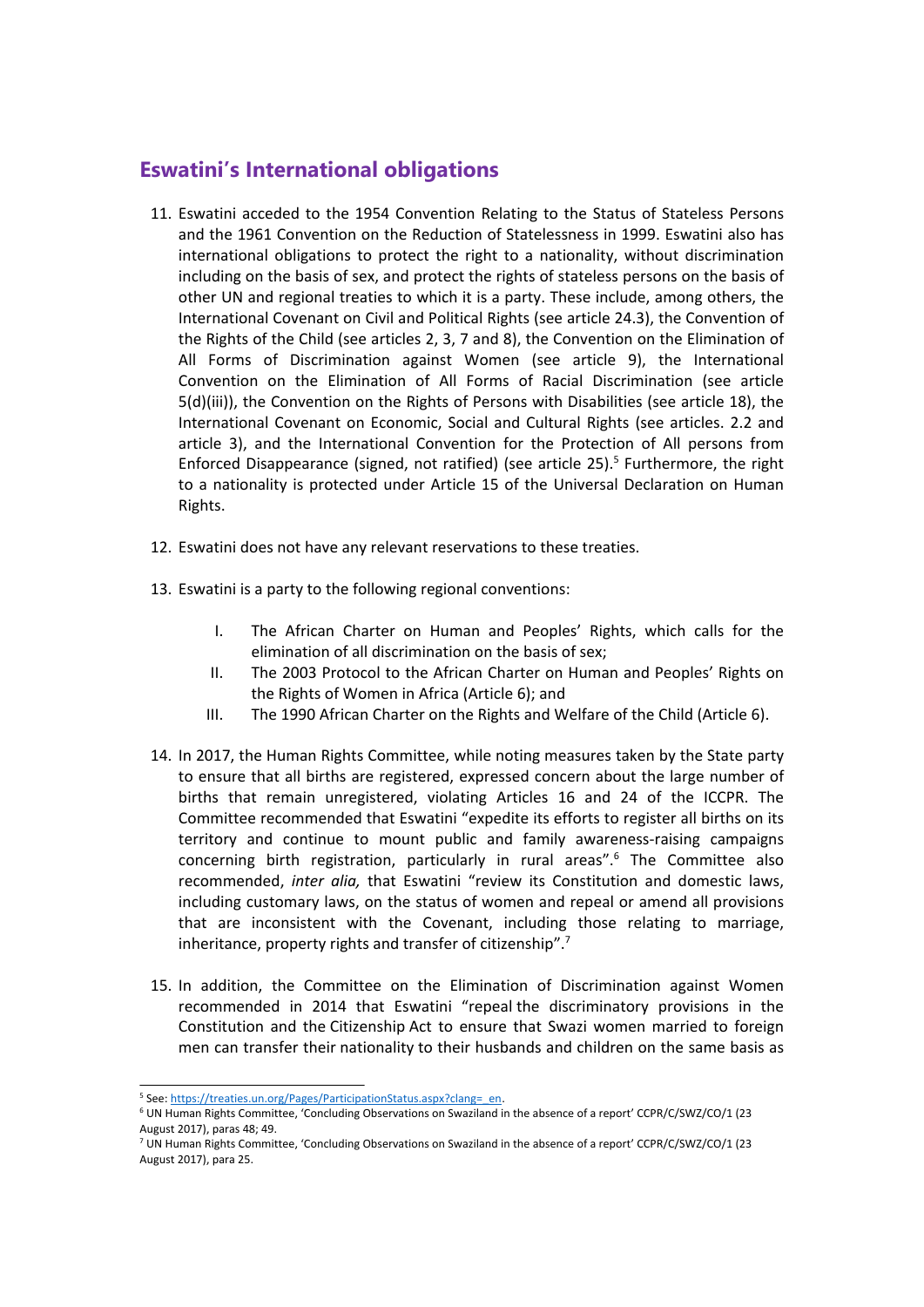Swazi men married to foreign women, in line with article 9 of the Convention." Furthermore, the Committee recommended that "the State party undertake programmes aimed at ensuring that children born to Swazi women married to non-Swazi men are not rendered stateless and have equal access to education, health care and other basic services".<sup>8</sup>

- 16. The Committee on the Rights of the Child also noted with concern that children do not derive citizenship through the mother unless the child is born outside of marriage and is not adopted or claimed by the father. The Committee recommended that Eswatini "take the necessary legislative measures to ensure that <sup>a</sup> child can derive nationality not only from the father, but also from the mother". The Committee also noted the State'<sup>s</sup> efforts to improve birth registration, but remained concerned at the considerable number of children not registered at birth (or later). The Committee recommended that "in the light of article 7 of the Convention, the State party strengthen and further develop measures to ensure that all children born within the national territory are registered by, *inter alia*, making birth registration easy and free of charge and introducing mobile units, especially in rural areas." The Committee further urged Eswatini to "proceed with the registration of those children who have thus far not been registered".<sup>9</sup>
- 17. Eswatini made four pledges at the 2019 UNHCR High Level Segment on Statelessness:
	- I. To introduce <sup>a</sup> provision in nationality law to grant nationality to all children of unknown origin found in Eswatini territory and those born in Eswatini territory who would otherwise be stateless by 2024;
	- II. To undertake national consultations on gender equality in nationality laws and initiate the necessary reforms to uphold citizens' equal ability to confer nationality on spouses and children by end of 2024;
	- III. To establish by 2022 <sup>a</sup> procedure to determine the status of stateless migrants in line with the 1954 Convention; and
	- IV. To undertake and publish <sup>a</sup> qualitative and quantitative study by 2021 to better understand the situation of groups and individuals who are stateless or at risk of statelessness in the territory with <sup>a</sup> view to finding <sup>a</sup> solution to their situation.

#### **Snapshot of Statelessness in Eswatini**

- 18. Statelessness in Eswatini is primarily caused by women'<sup>s</sup> inability to confer nationality on their children and spouse on an equal basis with men, and the absence of provisions to safeguard against statelessness in the nationality law. Low levels of birth registration also contribute to increased risks of statelessness as being registered at birth and having <sup>a</sup> birth certificate are often the first step towards acquiring <sup>a</sup> nationality.
- 19. The number of stateless persons in Eswatini is currently unknown, according to UNHCR. UNHCR figures from 2016 recorded only three stateless persons, who were

**<sup>8</sup>** CEDAW, 'Concluding observations on the combined initial and second periodic reports of Swaziland' CEDAW/C/SWZ/CO/1-2 (24 July 2014), para 29.

<sup>&</sup>lt;sup>9</sup> CRC, 'Concluding observations: Swaziland' CRC/C/SWZ/CO/1 (16 October 2006), para. 27.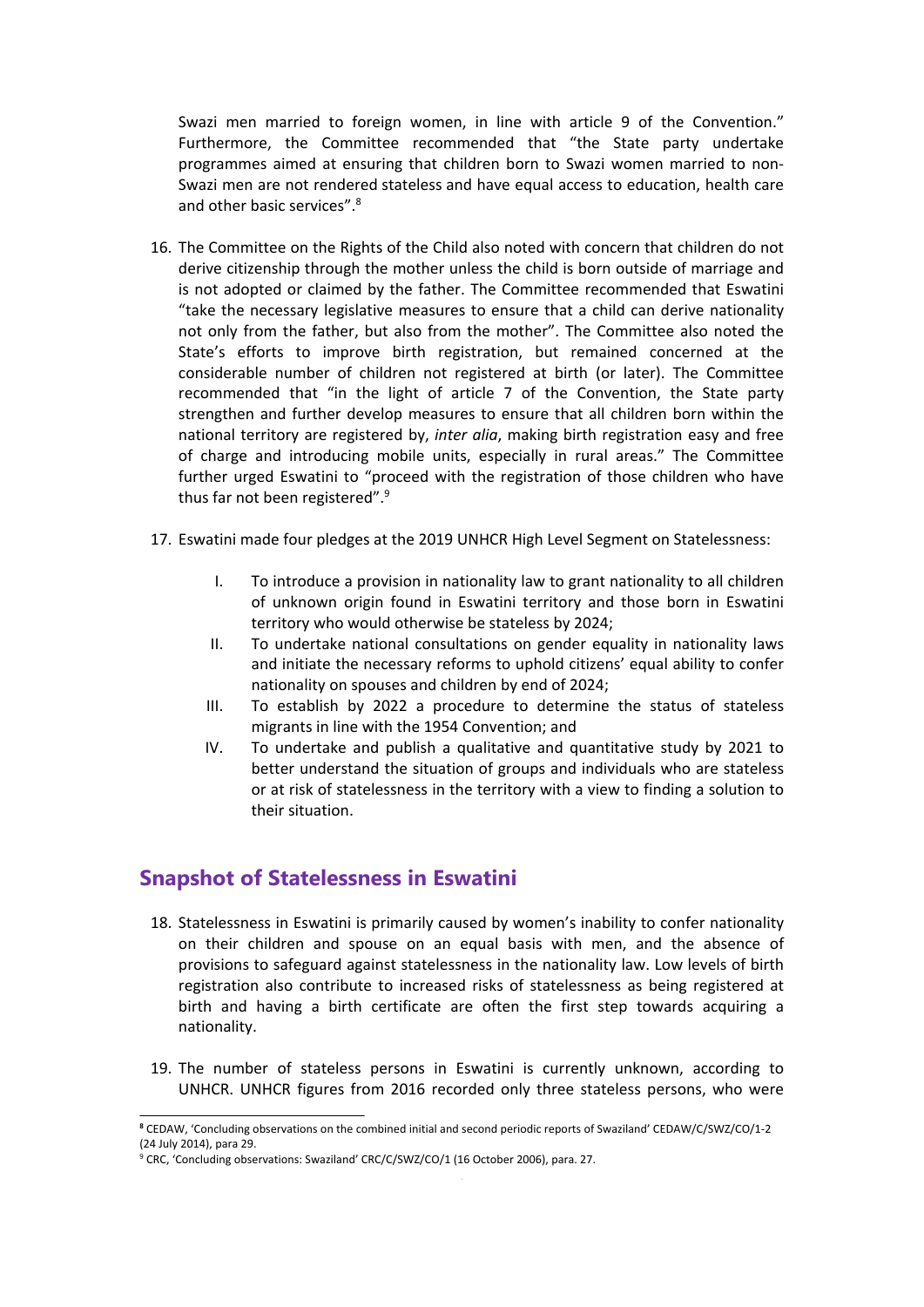descendants of refugees. However, this is not an indication of the reality on the ground. Though not documented or recorded, there are children who were rendered stateless during the height of the HIV/AIDS pandemic, when both parents died without having registered their birth as well as children of Swazi women who were unable to acquire their mother'<sup>s</sup> nationality due to gender discrimination in the law, and were unable to access their father'<sup>s</sup> nationality for <sup>a</sup> variety of reasons. There have been cases of children being unable to access services due to lack of documentation and the Ministry of Home Affairs has attempted to make special provision which is not standardised or official policy.

- 20. Populations at risk of statelessness also include women and children. Even though no provisions in the Constitution or Citizenship Act stipulate deprivation of nationality of women upon marriage to <sup>a</sup> foreign national, cases of such loss of nationality have been documented in practice. This practice is steeped on cultural norms that assume the woman has acquired or will acquire her husband'<sup>s</sup> nationality through marriage, along with following her husband'<sup>s</sup> domicile, taking her husband'<sup>s</sup> surname, adapting to his culture and other aspects attendant to it. Women who have thus been deprived of their Eswatini nationality, face the risk of statelessness, particularly if they do not acquire their husband'<sup>s</sup> nationality or subsequently lose it and cannot reacquire their Swazi nationality. Children born of these marriages could also face challenges to access Eswatini nationality through their mother, and therefore can face risks of statelessness.
- 21. Orphaned and Vulnerable Children (OVC) whose parents passed away without registering their births are at risk of becoming stateless. The CANGO children consortium engaged in advocacy efforts with the relevant Ministry to enroll OVC in schools. However, their acceptance into the educational system was not secured. Such children are also at risk of being denied access to various other social services.
- 22. Due to the lack of awareness of statelessness, related protection concerns and access to justice, those rendered stateless/at risk of statelessness/with compromised nationality rights are often unable to obtain support from civil society organisations or government authorities, with their cases largely remaining undocumented and unresolved.

#### **National Law**

23. Citizenship in Eswatini is governed by Chapter IV of the 2005 Constitution,<sup>10</sup> and by the 1992 Citizenship Act.<sup>11</sup> The Constitution provides for gender equality in transmission of citizenship to children born *before* it came into effect, but provides that only the father can transmit citizenship to children born after the Constitution came into force, (Art 43.1) unless the child of <sup>a</sup> Swazi woman was born outside of marriage and was not adopted or recognised by the father (Art 43.4). The Constitution also denies women the right to transmit citizenship to her foreign spouse, <sup>a</sup> right

<sup>&</sup>lt;sup>10</sup> The Constitution of the Kingdom of Swaziland Act 2005. Available at:

https://www.wipo.int/edocs/lexdocs/laws/en/sz/sz010en.pdf

<sup>&</sup>lt;sup>11</sup> Swaziland Citizenship Act, 1992 [Eswatini], Act 14/1992, 1 December 1992, available at:

https://www.refworld.org/docid/4c5696752.html [accessed 22 March 2021]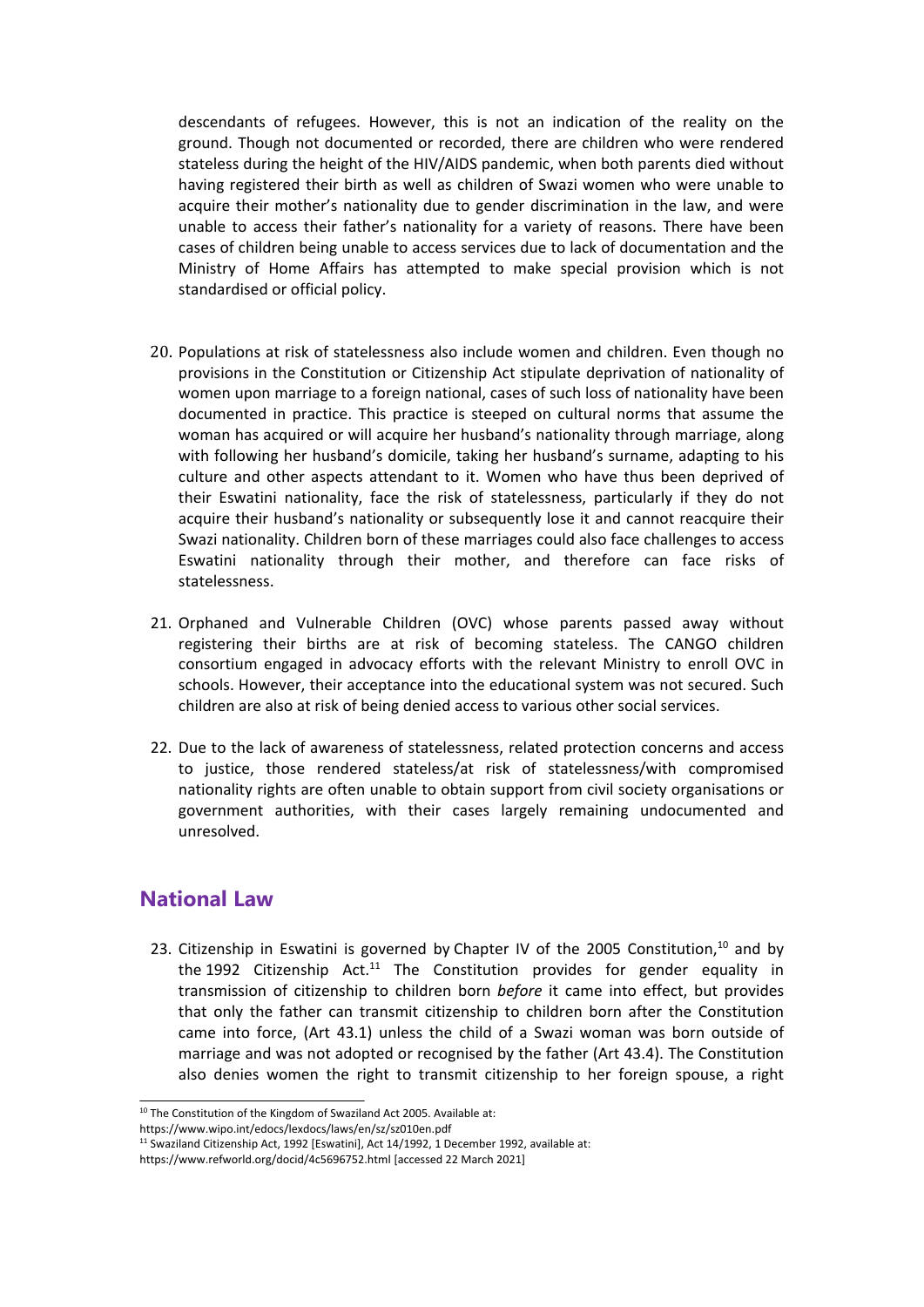reserved for Swazi men (Art. 44 of the Constitution and Art. 8 of the Citizenship Act).

- 24. The law is discriminatory both on the basis of marital status and gender as Articles 43 and 44 of the 2005 Constitution do not allow <sup>a</sup> Swazi woman to transfer her nationality to her children or foreign spouse on an equal basis with Swazi men. This discriminatory provision violates the state'<sup>s</sup> obligations as <sup>a</sup> state party to CEDAW, CRC, and the ICCPR and results in the inability of some children to enjoy their right to a nationality.<sup>12</sup>
- 25. Moreover, Eswatini's domestic law does not contain any safeguard to ensure that children born in the country who would otherwise be stateless are granted Eswatini nationality. There are cases of children born to Swazi mothers and foreign fathers who are stateless as they are unable to obtain nationality from either parent. Although customary law considers children to belong to the father and his family if the couple divorces, custody of the children of unmarried parents typically remains with the mother, unless the father claims paternity. Such practices further undermines divorced women'<sup>s</sup> equal status in the family and their parental rights.
- 26. A number of other laws are also relevant to the right to <sup>a</sup> nationality, including the 1983 Birth, Marriage and Death Registration Act, and the 2012 Children Protection and Welfare Act. Swazi women do have an equal right with men to register births and access birth and marriage certificates for themselves and their children.
- 27. Unmarried women can register children in their own right; however, problems arise if the woman wishes to register the child in the father'<sup>s</sup> name, which would require him to be present for the registration. Unmarried men may not register <sup>a</sup> child on their own in the absence of the mother, or <sup>a</sup> relative with legal authority to assist with the registration. Unmarried men'<sup>s</sup> inability to register the child reflects discrimination on the basis of gender and marital status, contrary to international law in its own right, and also potentially contributing to statelessness. Married women and men do not face this issue.
- 28. When it comes to the right to <sup>a</sup> nationality for OVC, Article 46 of the 2005 Constitution and Article 16 of the 1992 Citizenship Act stipulate that <sup>a</sup> child born after the death of the father shall be deemed to be <sup>a</sup> citizen under this Chapter on the same conditions as if the father were alive when that child was born. Children born to Swazi mothers and foreign fathers are at risk of statelessness, especially if the (deceased) foreign father cannot confer his nationality.
- 29. With regard the right to <sup>a</sup> nationality for foundlings, Art. 47 of the 2005 Constitution stipulates that <sup>a</sup> deserted *child of not more than seven years* found in Swaziland shall, unless the contrary is proved, be deemed to have been born in Swaziland and shall be treated for the purposes of this Chapter as <sup>a</sup> citizen by birth. The 1992 Citizenship Act, Article 17 states that every deserted infant first found in Swaziland shall, unless the contrary is proved, be deemed to have been born in Swaziland and shall be treated for the purpose of this Act as if his mother were <sup>a</sup> citizen of Swaziland. The child may be registered as <sup>a</sup> citizen under section 7(4), which states that Swazi mothers can confer their nationality onto children born out of wedlock if they are not 'claimed' by the Swazi father. The Citizenship Act seems to have more restrictive provisions pertaining

 $12$  UNHCR, 'Submission by the United Nations High Commissioner for Refugees For the Office of the High Commissioner for Human Rights' Compilation Report Universal Periodic Review: 2nd Cycle, 25th Session: Swaziland', available at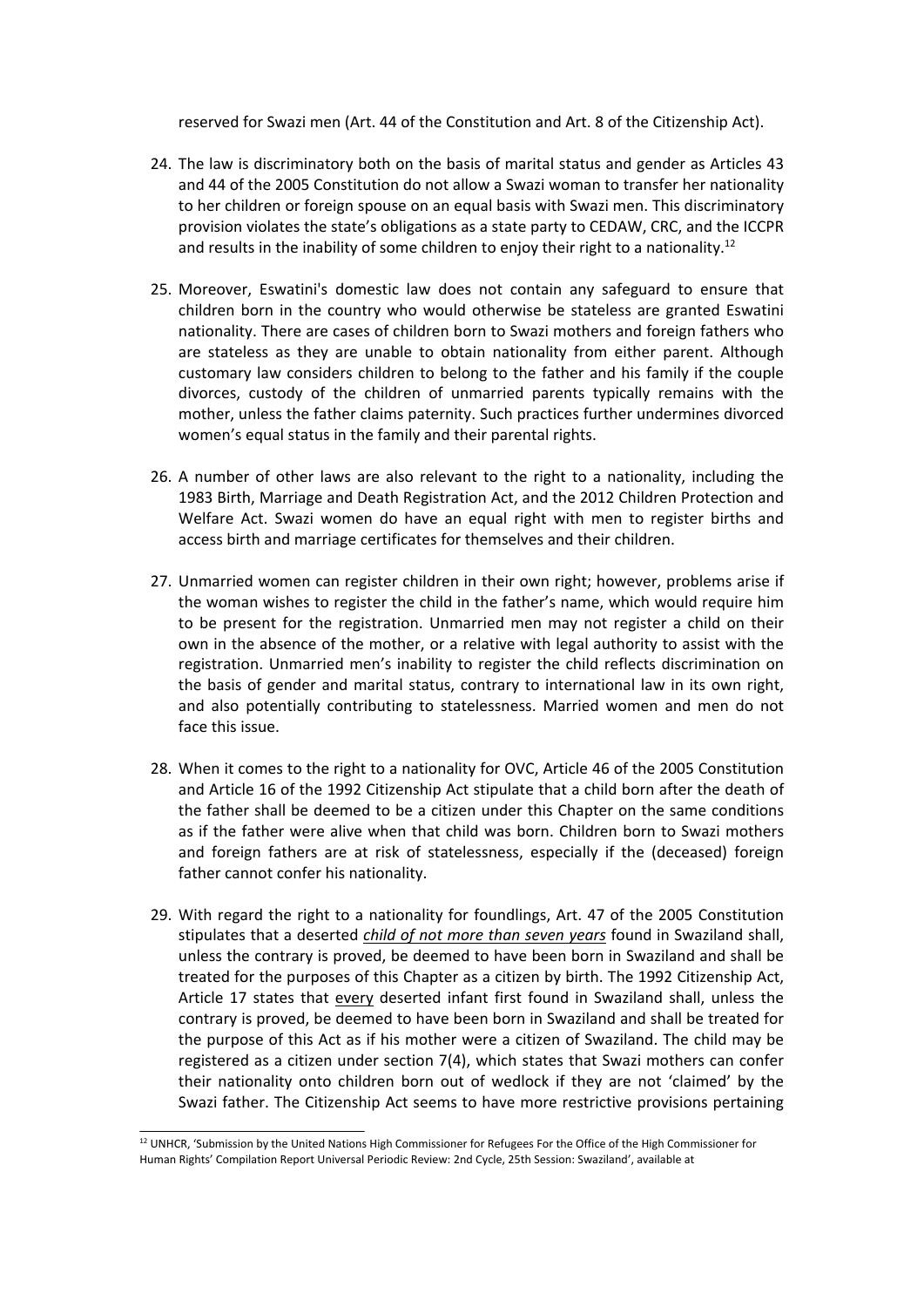to the nationality of foundlings and should, at minimum, be brought into alignment with Art 47 of the Constitution. However, in line with the country'<sup>s</sup> obligations to uphold the best interest of the child, foundlings should have the right to acquire Eswatini nationality up to the age of majority.

#### **Issue I. The Impact of Gender Discriminatory Nationality Laws**

- 30. Gender discrimination in Eswatini'<sup>s</sup> nationality law results in wide-ranging human rights violations and hardships faced by Swazi women and their families. Gender discrimination in the nationality law jeopardizes family unity, and undermines affected persons' equal access to education, healthcare, formal employment, financial services, inheritance, property rights, and freedom of movement. When <sup>a</sup> woman is exposed to the risk of statelessness due to abandonment by <sup>a</sup> foreign husband, she also faces difficulties in obtaining maintenance for her children and to provide for their needs.
- 31. In addition to women'<sup>s</sup> inability to confer nationality on children on an equal basis with men, Article 50 pertaining to the renunciation of nationality, further undermines the rights of women and girls. By requiring citizens attain the age of majority to renounce citizenship, unless the person is <sup>a</sup> girl seeking to marry <sup>a</sup> foreigner and acquire their nationality, Article 50 exposes girls to risk of child marriage.
- 32. Gender discrimination in nationality laws is <sup>a</sup> leading cause of statelessness globally. The Swazi nationality law includes gender discriminatory provisions that contribute to statelessness, yet there is no statistical information on the scope or extent of statelessness in the country. The lack of statistical information in itself points to <sup>a</sup> significant need for the state to prioritise and address the issue of the right to nationality and the rights of stateless persons in the country. This is particularly so, when considering the various legal provisions which undermine the right to nationality, thereby increasing the likelihood of statelessness being generated and perpetuated. Although the Eswatini Government made <sup>a</sup> pledge at the 2019 UN Refugee Agency's High-Level Segment on Statelessness (HLS) committing to support reforms to achieve <sup>a</sup> gender-equal nationality laws, technical work has yet to be conducted to ensure that this commitment is fulfilled by 2024.
- 33. The denial of equal nationality rights leads to both the denial of proof of legal identity and the denial of the right to <sup>a</sup> nationality. Furthermore, discrimination in Eswatini'<sup>s</sup> nationality laws inhibits women'<sup>s</sup> ability, in practice, to freely choose <sup>a</sup> spouse, in violation of CEDAW Article 16. This further entrenches traditional stereotypes regarding the primacy of male legal identity, and contributes to women'<sup>s</sup> inequality within the family and society at large.<sup>13</sup> Further entrenchment of such stereotypes is in breach of Eswatini'<sup>s</sup> obligations under CEDAW Article 5(a).

Discrimination against Swazi women in the nationality law further contributes to

<sup>&</sup>lt;sup>13</sup> Global Campaign for Equal Nationality Rights – UNHCR, "CEDAW Quick Reference Guide: Statelessness and Human Rights Treaties," 2017, available at: <http://equalnationalityrights.org/images/zdocs/CEDAW-Quick-Reference-Guide.pdf>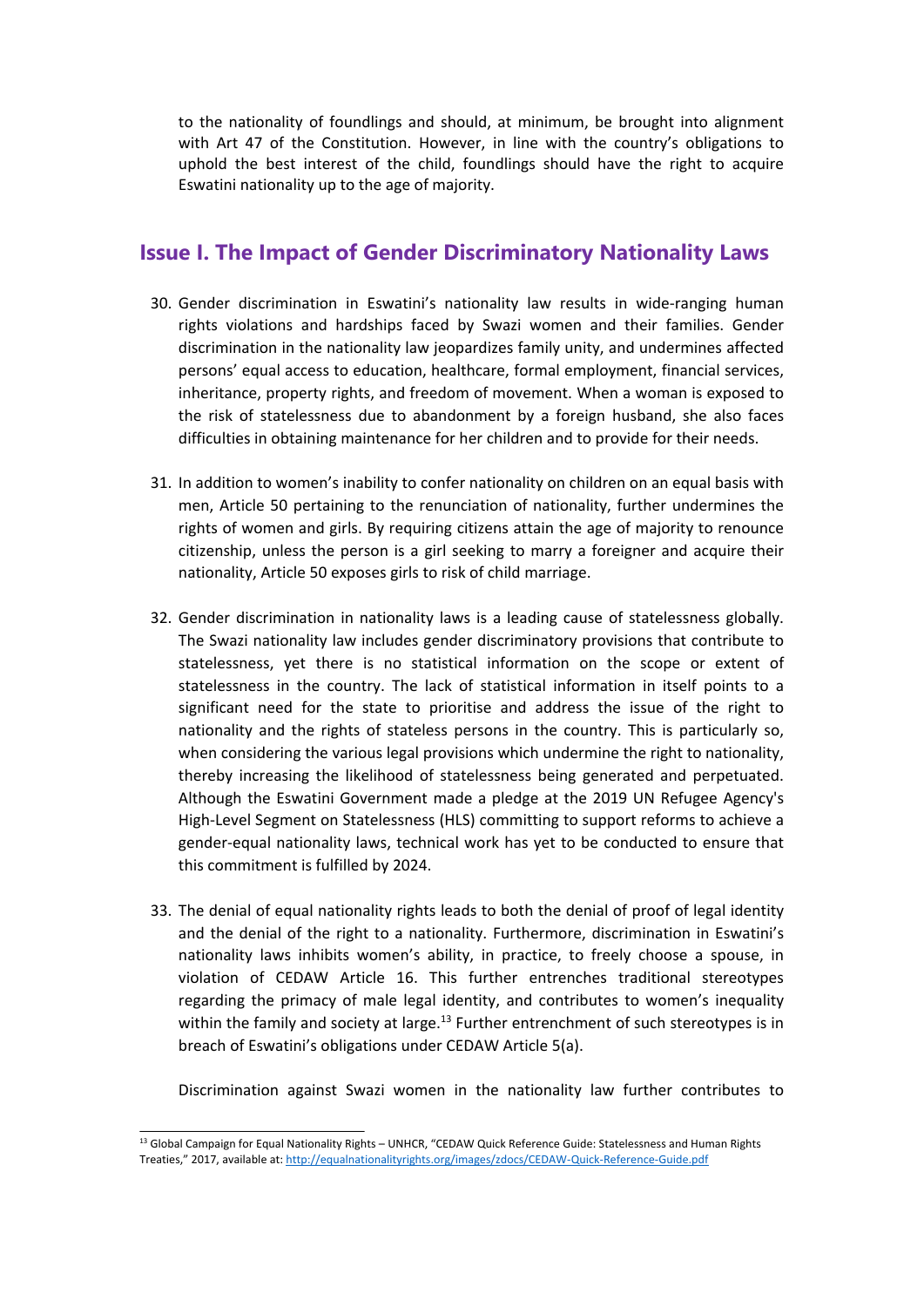gender-based violence, as recognised in CEDAW General Comment No. 19. Affected women are denied family stability, and their children are denied citizenship, stable residency, the right to equal education and healthcare, and social services. This amounts to <sup>a</sup> form of legally-sanctioned gender-based violence, depriving Swazi women and their children of equal protection under the law.<sup>14</sup>

#### **Issue II - Children'<sup>s</sup> right to nationality**

- 34. A combination of gender-discriminatory provisions in the nationality law, lack of safeguards against childhood statelessness for children born in the country and the low levels of birth registration result in many children being denied the right to nationality, in violation of Eswatini'<sup>s</sup> obligations under the CRC, as well as other treaties such as CEDAW, ICCPR, and CERD, to which Eswatini is also <sup>a</sup> state party.
- 35. Lack of access to the right to <sup>a</sup> nationality results in <sup>a</sup> range of human rights violations impacting children. These include the denial of the right to <sup>a</sup> nationality and resultant statelessness over generations (Art. 7 CRC); lack of access to public education (Art. 28 CRC), healthcare (Art. 24 CRC) and other services. Subsequently, such restrictions violate the Guiding Principles of the CRC as set out in Article 2 (non-discrimination), Article 3 (best interests of the child), Article 6 (child'<sup>s</sup> development) and Article 12 (the right to be heard).
- 36. Regarding access to education specifically, it is now <sup>a</sup> requirement for all children to have <sup>a</sup> birth certificate to enter the first grade. Children are also required to present their national identity number in order to sit exams. In the absence of these documents, children encounter difficulties in school enrolment or in registering for and sitting their final exams. Pending the issuance of these documents, many children spend time out of school in violation of Article 28 and Article 6 CRC.
- 37. Birth registration is fundamental to the protection of children and prevention of statelessness. As birth registration legally establishes the place of birth, proof of age, and parental affiliation, it serves as an important documentary proof to acquire the parents' nationality or the nationality of the State in which the child is born. Birth registration can also be <sup>a</sup> pre-requisite to access other human rights.
- 38. While the denial of birth registration does not always amount to statelessness, there is <sup>a</sup> crucial link between birth registration and statelessness, with birth registration operating as <sup>a</sup> key form of proof of the link between the individual and the State. Lack of birth registration greatly increases the risk of statelessness, especially among populations whose belonging is under question by the state. Impoverished and vulnerable groups may face particular barriers in to birth certificates due to <sup>a</sup> registration system that is perceived as onerous and costly.
- 39. Although there have been efforts undertaken to improve the rate of birth registration, the levels of birth registration remain low, <sup>a</sup> concern noted by the Committee on the Rights of the Child. The Committee recommended continuing to facilitate access to

<sup>&</sup>lt;sup>14</sup> See Comm. on the Elimination of All Forms of Discrimination against Women, General Recommendation No. 19, Violence against Women, Paragraph 1, 4, 6, 7-e and f, and 8 (11<sup>th</sup> session, 1992)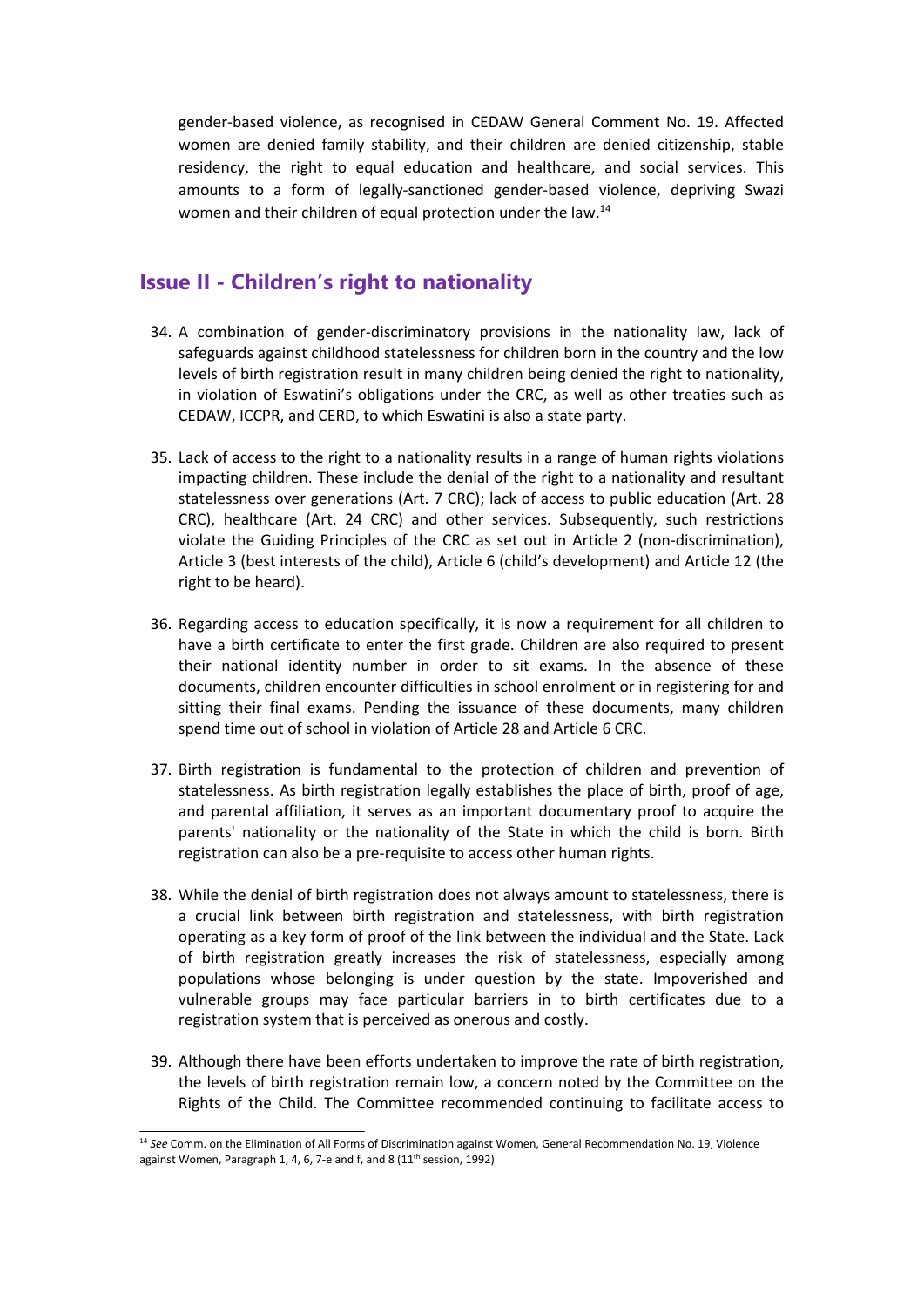birth registration, including by making it free of charge and introducing mobile units, especially in rural areas, and to actively register children who have thus far not been registered.<sup>15</sup> In this respect, the Human Rights Committee also recommended conducting public awareness campaigns on the importance of birth registration.<sup>16</sup>

40. The State has made it mandatory that every child is registered at birth through providing these services at hospitals and major clinics. However, some children are born in smaller clinics or at home and have no access to these services. Another challenge is that although children may be registered at birth, parents may not be able – for various reasons – to follow up on the registration and trigger the issuance of birth certificates for their children. Birth certificates are not issued at birth, but have to be processed at the Birth, Marriage and Death Registration Department.

# **Issue III - Sexual Violence and Abuse Against Children and Adolescent Girls**

- 41. Eswatini is <sup>a</sup> signatory to the Convention on the Rights of the Child and the African Charter on the Rights and Welfare of the Child and also enacted the Children'<sup>s</sup> Protection and Welfare Act 2012 and the Sexual Offences and Domestic Violence Act 2018. Despite the legislative measures in place, children and adolescent girls are still vulnerable to sexual abuse and exploitation, teenage pregnancy and child marriage.
- 42. According to <sup>a</sup> 2018 national study, 48 percent of women and girls between the ages of 13 to 24 reported having experienced some form of sexual violence, with 1 in 3 girls experiencing some form of sexual violence before the age of 18. $^{17}$
- 43. Domestic and gender-based violence are among the issues children and adolescent girls face as they stay home during the COVID-19 pandemic. A recent incident of child marriage made headlines where <sup>a</sup> 15-year-old girl got married in one of the rural areas in the Hhohho region. This may be attributed to the effect of COVID-19 leading to school closures leaving children idle and exposed to such harmful practices. Such incidents, require heightened attention during the pandemic. Those living close to the border areas are at risk of human trafficking and sexual exploitation. The pandemic has also increased children'<sup>s</sup> vulnerability to exploitation, abuse, neglect and violence by directly affecting their caregivers or causing the loss of their families' and communities' livelihoods.
- 44. COVID-19 has <sup>a</sup> detrimental impact on stateless persons specifically. Due to children'<sup>s</sup> inability to access their mother'<sup>s</sup> nationality in some cases, barriers to women extracting themselves from abusive relationships are increased, <sup>a</sup> risk that is further exacerbated due to the notable increases in Gender Based Violence globally linked with pandemic lockdowns.

<sup>&</sup>lt;sup>15</sup> CRC, 'Concluding observations: Swaziland' CRC/C/SWZ/CO/1 (16 October 2006), para. 27.

<sup>&</sup>lt;sup>16</sup> UN Human Rights Committee, 'Concluding Observations on Swaziland in the absence of a report' CCPR/C/SWZ/CO/1 (23 August 2017), para 49.

<sup>17</sup> Together for Girls, "Eswatini" overview available at: https://www.togetherforgirls.org/wp-content/uploads/TFG-Eswatini-OnePager-10.pdf